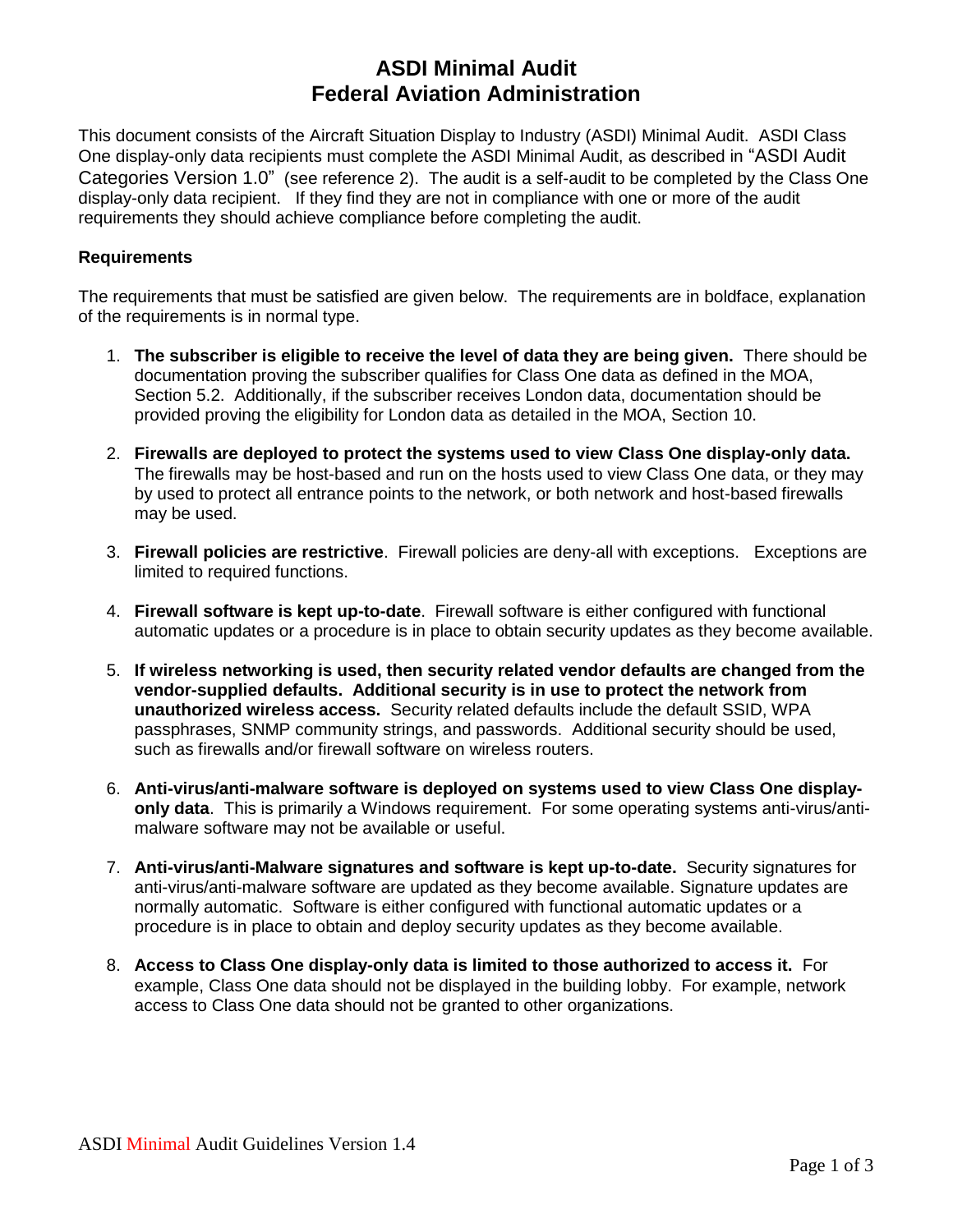- 9. **Software, including the operating system, for example Windows or Linux, used on systems accessing display-only data is kept up-to-date with security patches.** Software is either configured with functional automatic updates or a procedure is in place to obtain security updates as they become available. Some organizations may have a procedure in place to test patches before deployment, rather than automatically updating systems.
- 10. **A strong password policy is used.** Passwords are changed from the vendor-supplied defaults. Passwords are changed every 90 days. Passwords used are strong and difficult to crack. Passwordless accounts are not used.
- 11. **We are familiar with and follow the ASDI MOA.** All recipients of Class One data must be familiar with the requirements on Class One data as outlined in the "Memorandum of Agreement for Industry Access to the Aircraft Situation Display and National System Status Information Data" (see reference 1).

### **References**

- 1. "Memorandum of Agreement for Industry Access to the Aircraft Situation Display and National System Status Information Data," Federal Aviation Administration. This document, which must be signed by the ASDI direct subscriber, spells out the responsibilities of both the FAA and the direct subscriber. If the direct subscriber violates this MOA, then the direct subscriber is liable to lose access to the feed.
- 2. "ASDI Audit Categories Version 1.4." This document depicts the three levels of ASDI audits, and how to determine the required level of audit.

For the latest versions of these and other ASDI documents, go to http://www.fly.faa.gov/ASDI/asdi.html

#### **Contacts:**

For more information about the ASDI Program, contact the ASDI Program Office at [asdi-program-office@faa.gov.](mailto:asdi-program-office@faa.gov)